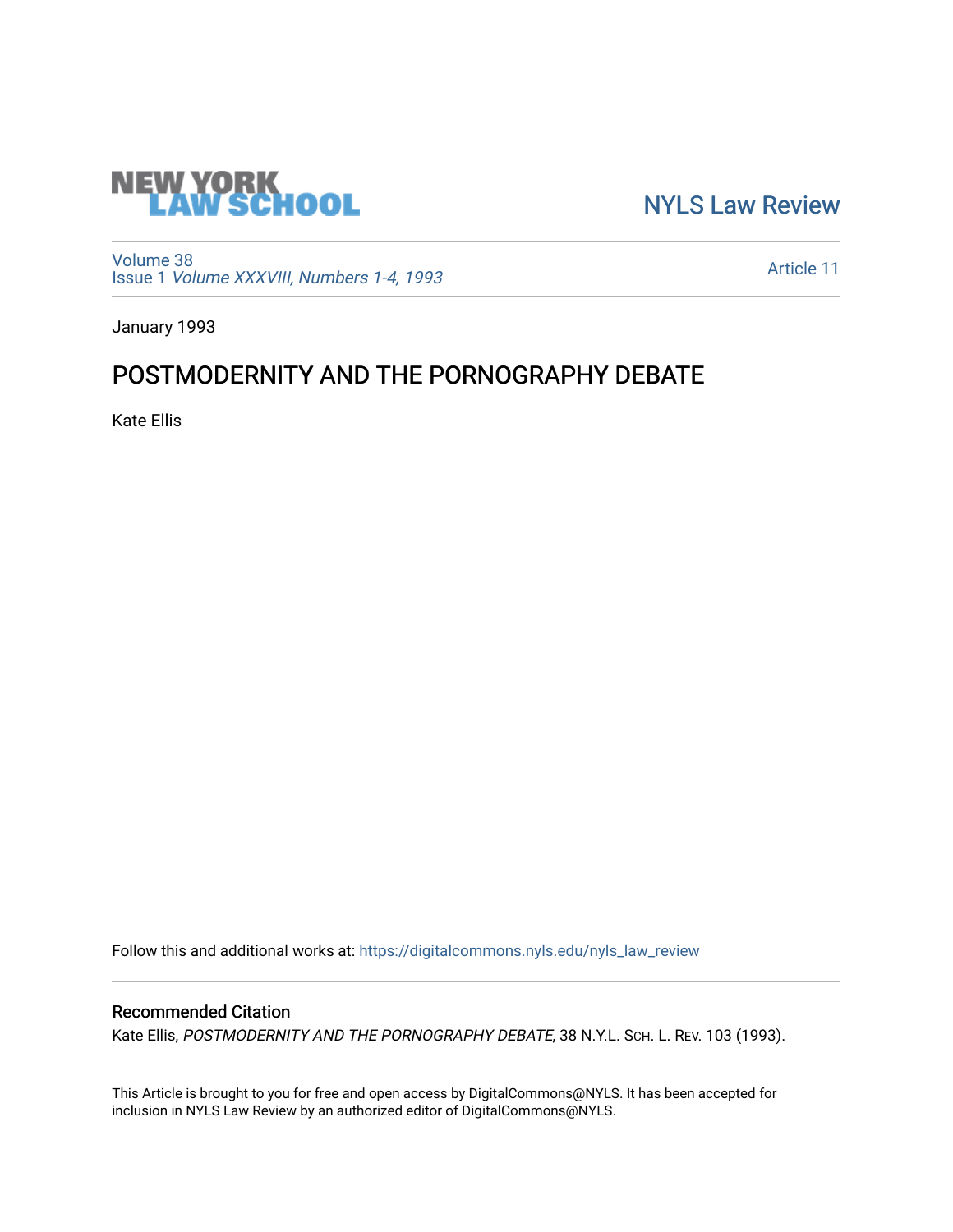## POSTMODERNITY **AND** THE PORNOGRAPHY **DEBATE"**

## KATE **ELLIS"**

The last time I spoke to the National Coalition Against Censorship, **I** discussed John Milton's *Paradise Lost1 and Areopagitica.2* Given in 1644, Milton's speech was an early landmark in liberal theory.' Although proud to be a Puritan,<sup>4</sup> Milton astutely observed that, "[i]f we think to regulat Printing, thereby to [regulate] manners, we must regulat all recreations and pastimes, all that is delightfull to man."<sup>5</sup> He would want to remind Tipper Gore,6 **"[nio** musick must be **heard,...** but what is grave and *Dorick*."<sup>7</sup> And then "[t]here must be licencing [of] dancers, that no gesture, motion, or deportment be taught our youth but what **by** their allowance shall be thought honest."<sup>8</sup> Milton's claim that censorship contributes "primely to the discouragement of all learning, and the stop of [tiruth, not only **by** the disexercising [of] our abilities in what we know already, but **by** hindering and cropping the discovery that might bee yet

\* This article was adapted from a speech given at The Sex Panic: A Conference on Women, Censorship, and "Pornography," May 7-8, 1993.

\*\* Professor of English and Women's Studies, Rutgers University.

1. **JOHN MILTON,** PARADISE LOST (Edward Le Comte ed., Mentor Books 1961) (1667).

2. John Milton, *Areopagitica; A Speech of Mr. John Milton for the Liberty of Unlicenc'd Printing, to the Parlament of England* (Edward Arber ed., **1868)** (1644), *reprinted in* **AREOPAGITICA 29** (Albert Saifer 1972) (1868) [hereinafter *Areopagitica].*

*3. Id.; see* 4 **THE SOURCE** BOOK 1851-52 (1926).

*4. See* 4 **THE SOURCE** BOOK, *supra* note 3, at 1852 (noting Milton's lifelong support of the Puritans, and his conviction that the "spirit of Puritanism [would] finally triumph").

*5. Areopagitica, supra* note 2, at **50.**

**6.** In 1985, Tipper Gore, wife of Vice President (and then-Senator) Albert Gore, founded Parents Music Resource Center (PMRC), an organization that advocates placing warning labels on record albums containing sexually explicit or violent lyrics. In addition **to** her work with PMRC, Gore's 1987 book instructed parents on how to raise children in today's moral climate. TIPPER GORE, **RAISING PG KIDS IN AN X-RATED SOCIETY (1987).** Although she contends that PMRC merely provides parents with information and guidance on musical selections for their children, commentators, both within and without the music industry, believe that PMRC advocates censorship, and is, therefore, a danger to First Amendment rights. *See, e.g.,* Dave Lesher, *Will Tipper Gore's Values Strike Home?,* L.A. TIMEs, July 15, 1992, at All; Richard Stengel, *Sex Busters,* **TIME,** July 21, **1986,** at 21.

*7. Areopagitica, supra* note 2, at 50.

*8. Id.*

103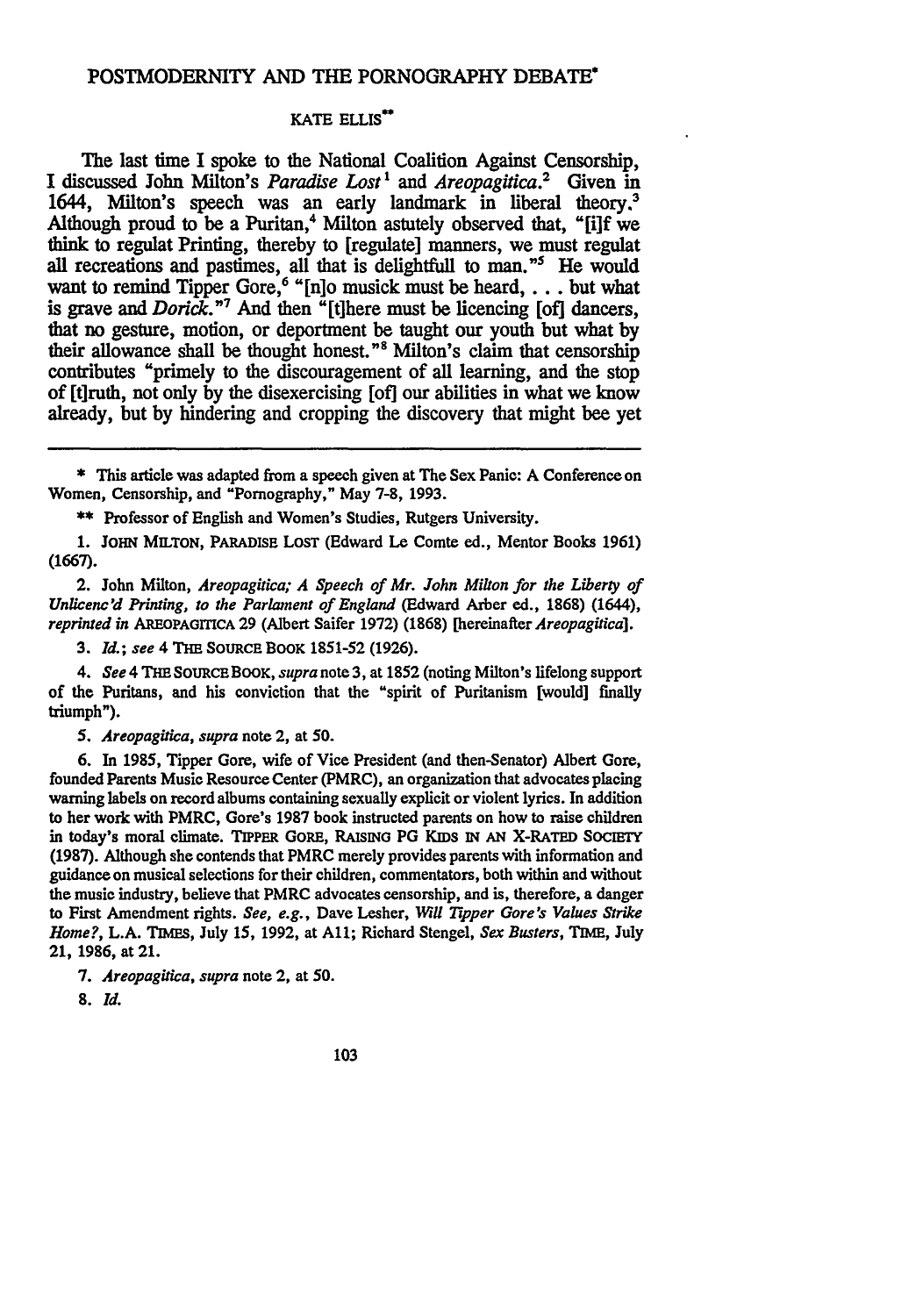further made<sup>"</sup> is still. I believe, the organizing idea that brings us together today.

Yet as we find ourselves in the midst of a "cultural war," to use the term of our opponents,<sup>10</sup> that is every bit as intense-if not as costly in lives-as the one that was waged in Milton's day,<sup>11</sup> it is hard to imagine that we can simply "[I]et [truth] and Falsehood grapple<sup>"12</sup> as Milton suggested, so certain was he that "who ever knew Truth put to the wors, in a free and open encounter."<sup>13</sup> In the world we live in now, talk of "a free and open encounter" has the same hollow sound as "the free market," $14$  and the idea that a unitary Truth-with a capital letter T-would emerge from an encounter of competing ideas has been questioned by the same folks who have exposed the mythical or ideological nature of the free market.<sup>15</sup> Milton is still correct in his analysis of the ways in which licensing printing as a mode of social regulation leads only to the need for more licensing.<sup>16</sup> But we who

**10.** *See* David Hinckley, *Pop Culture Experiences Censor-round,* **DAILY NEws** (N.Y.), Jan. 2, 1994, at 14-15 (noting that during the 1992 Republican convention, political conservative Patrick **J.** Buchanan urged the "launching of a cultural holy war"); *see also* Elizabeth Shogren **&** Douglas Frantz, *Political, Religious* Right *Lead School Book Ban Efforts,* L.A. **TIMES,** Sept. 2, 1993, at A14 (quoting University of Virginia Professor of Sociology James D. Hunter that the "issue of censorship has escalated into a 'cultural war' between the religious right and liberals").

**11.** *See* **THOMAS PITT TASWELL-LANGMEAD, ENGLISH CONSTITUTIONAL HISTORY 594-96** (Philip **A.** Ashworth ed., 6th ed. **1992) (1867)** (explaining that in the 1600s those responsible for printing unlicensed works were punished severely-authors and printers were hanged, quartered, mutilated, and imprisoned-causing Milton to give his freedom of press speech, *Areopagitica); see also* Edward Arber, *Introduction* to *Areopagitica, supra* note 2, at 4-5 (noting the extensive controversy that arose in England in Milton's day from the introduction and use of the printing press).

12. *Areopagitica, supra* note 2, at 74.

**13.** *Id.*

14. *See generally* JOHN K. **GALBRAITH, THE CULTURE OF CONTENTMENT** 51-64 (1992) (arguing that the glorified free-market, capitalist system has a vicious tendency to turn on itself and destroy the very institutions that serve as the foundation for the system).

*15. See* **RICHARD** *S.* **RANDALL, FREEDOM AND TABOO: PORNOGRAPHY AND THE POLITICS OF A SELF DIVIDED 152 (1989).**

16. *See Areopagitica, supra* note 2, at 53-54, **58.**

<sup>9.</sup> *Id.* at 34.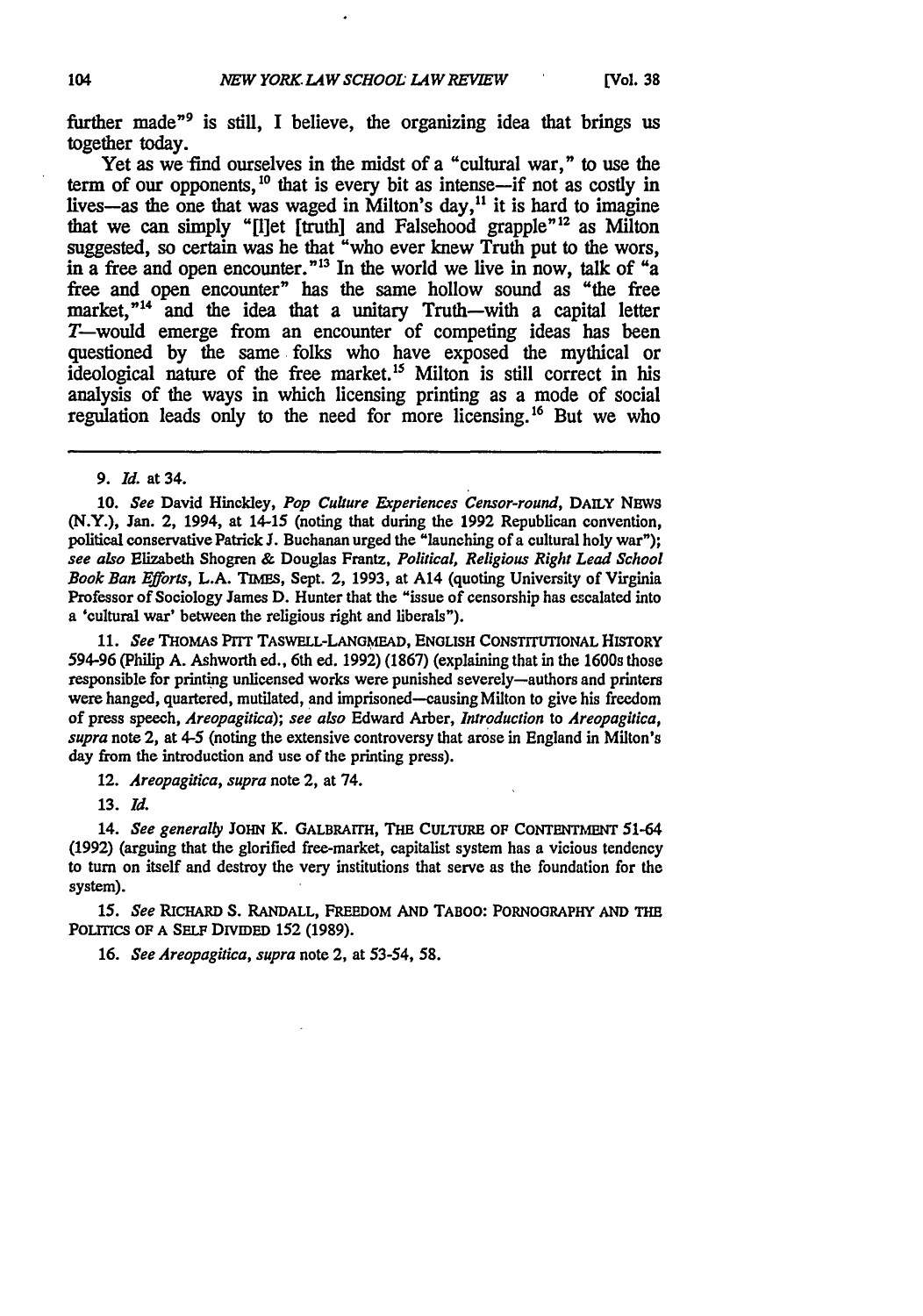oppose censorship are on much less certain ground than he was when we discuss the positive side of freely circulating images and ideas in print. **<sup>17</sup>**

What result when commercially driven ideas and images circulate? Our opponents, who have no problem with "free trade" in the domain of finance,<sup>18</sup> tell us that when the drive for profit mixes with human sexuality, the result is an evil, socially disruptive force that impels sexy advertising into public spaces, and topless bars into nice neighborhoods-a kind of reverse Midas touch.<sup>19</sup> The contamination next spreads into the private sphere, where it destroys the family by giving the young sexes permission to *do* what they should not even be *thinking* about doing, as well as by inflaming the proclivities of men (but not women) after they reach adulthood. $\infty$  There is an interesting switch here concerning adult women, whose dangerous curiosity has been replaced, in anti-pornography

**17.** Whereas Milton's struggle for freedom, and uncensored printing and publication, was considered "noble," and he freely utilized religion as support for the free exchange of ideas, today's battle against censorship of pornography is more uncertain. *See* 4 **THE** SouRcE BOOK, *supra* note **3,** at **1851.** Anti-censorship feminists, although recognizing that pornography may depict women as subordinate, believe that any suppression of the right to freely express ideas, including pornography, ultimately harms women because censorship suppresses the forum available to challenge the images and ideas generated **by** such a depiction. *See* MARJORIE HEINS, SEx, SIN, **AND** BLASPHEMY: A GuIDE **TO AMERICA'S CENSORSHIP** WARS 147 (1993). In addition, because the issue of pornography is politically charged, it is an essential component of the democratic debate. *Id.*

**18.** Anti-pornography feminists such as Andrea Dworkin and Catharine MacKinnon have become allied politically with conservative groups in their fight to ban pornography. *See* **HEINS,** *supra* note 17, at 159, **162** (describing the alliance between feminists and the religious right). In general, conservative groups support the premise that government should not interfere in the business arena-that the market should control. *See generally* CONRAD P. WAkGoRsKI, THE POLITICAL **THEORY OF CONSERVATIVE ECONOMISTS** 152- 84 **(1990)** (discussing the role of government in conservative economic theory).

**19.** *See, e.g.,* ANDREA DWORKIN, PORNOGRAPHY: MEN POSSESSING WOMEN20-21 **(1989):**

Money has an extreme sexual component. . . . Money is primary in the acquisition of sex and sex is primary in the making of money: it is tied into every industry through advertising (this car will bring you women, see that slinky thing draped over the hood), or items are eroticized in and of themselves because of what they cost. In the realm of money, sex and women are the same commodity.

*Id.*

20. *See, e.g.,* H. Patricia Hynes, *Pornography and Pollution: An Environmental Analogy, in* PORNOGRAPHY: WOMEN, VIOLENCE **& CIVIL** LmERTIES 384, 389 (Catherine Itzin ed., **1992)** ("Men and boys who read pornography become inured to the repulsion of rape and degradation of women; pornography legitimates their doing in their private life what they see done to women in videos, movies and magazines.").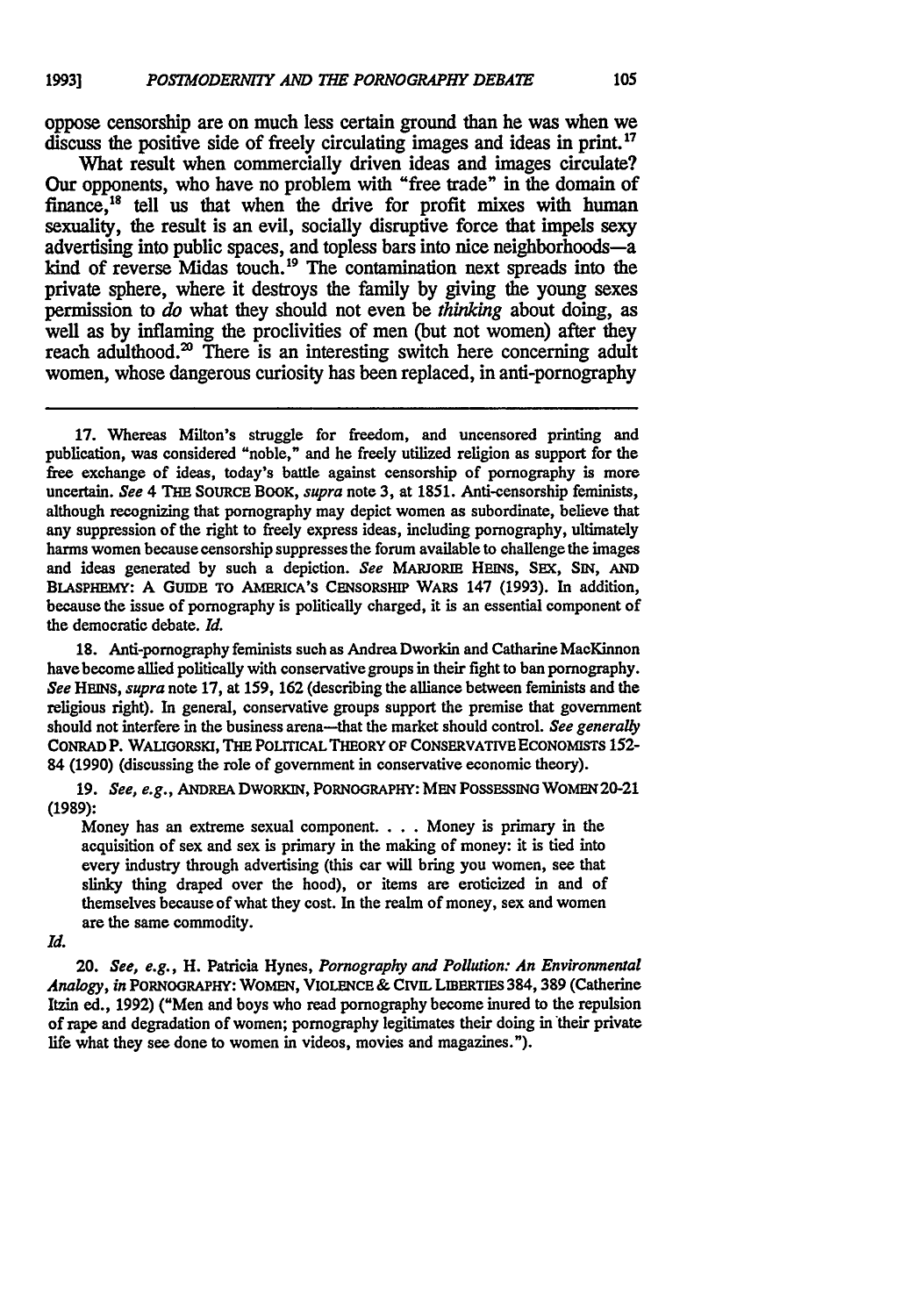discourse, **by** a response of revulsion and terror in the face of what pornography *teaches* through force and the threat of violence.<sup>21</sup>

This slippage in female development is due, not to the loss of selfconfidence that Carol Gilligan noticed in adolescent girls she studied.<sup>22</sup> but rather to the strain on an ideology of female empowerment when it becomes part of the larger discourse of the religious right.<sup>23</sup> Alliances and coalitions act like any other relationship, with ideology and belief systems of the stronger unit bleeding visibly into the weaker partner's terrain.<sup>24</sup> Because feminists need allies, the issue of how we relate to mainstream belief systems has always been central to discussions of practice both in the feminist movement and on the left. $25$  Feminist arguments have focused on strategic pros and cons of joining forces with liberals.<sup>26</sup> The choice by part of the feminist movement to join with the right in targeting liberals is thus not only ironic, but alarming.<sup>27</sup>

22. *See* LYN M. BRowN **& CAROL GILLIOAN, MEETING AT THE CROSSROADS:** WOMEN'S PSYCHOLOGY AND GIRLS' DEVELOPMENT (1992).

**23.** *See, e.g.,* Nadine Strossen, *A Feminist Critique of "The" Feminist Critique of Pornography,* **79** VA. L. REv. **1099, 1163,** 1165 **(1993)** (arguing that the "Dworkin-MacKinnon **movement...** deprive[s] women of information important to developing their own sense of sexual and gender-role identity" and "relegat[es] women to traditional sexual and gender roles").

24. Even MacKinnon concedes **that** within alliances the "speech of the powerful impresses its view upon the world," concealing the speech of the powerless so that their protest will **be** inaudible. *See* CATHARINE **A. MACKINNON,** TOwARD **A** PEMINIST THEORY **OF THE STATE 205 (1989); CATHARINE A. MACKINNON, FEMINISM UNMODFIED** 155 **(1987).**

*25. See, e.g.,* **GINETTECASTRO, AMERICANFEMINISM: A CONTEMPORARYHISTORY** (Elizabeth Loverde-Bagwell trans., New York University Press **1990)** (1984) (tracing the development of American feminism and arguing for reconciliation between feminists and non-feminists).

**26.** *Compare CHARLOTTE* **BUNCH,** *Beyond Either/Or: Nonaligned Feminism, in* PASSIONATE POLITICS 46 (1986) (suggesting that the women's movement should reassess its alliance with the **left)** *with* **ROSEMARIE TONG, FEMINIST** THouoHT 1-2 **(1989)** (noting **that many "feminist** theorists are able to identify their approach as essentially liberal").

**27.** *See* Kate Ellis, *Lights, Camera, Sex,* N.Y. **TIMES,** Sept. **16, 1990,** § **7,** at **31** (Book Review) (stating that feminists and civil libertarians both strongly opposed the alignment of the right-wing of the feminist movement with religious conservatives in their attempt to ban pornography); Lisa Duggan et al., *False Promises: Feminist Antipornography Legislation in the U.S., in* **WOMEN AGAINST CENSORSHIP 130,** 133 (Varda Burstyn ed., **1985)** *reprinted in* **38 N.Y.L. SCH.** L. REv. 133, 135-36 **(1993)**

<sup>21.</sup> *See HEINS, supra* note **17,** at **157** (discussing Catharine MacKinnon and Andrea Dworkin's position that pornography "is a major source and cause of women's oppression," is "inherently coercive and degrading," molds the attitudes and actions of men, and discriminates against women).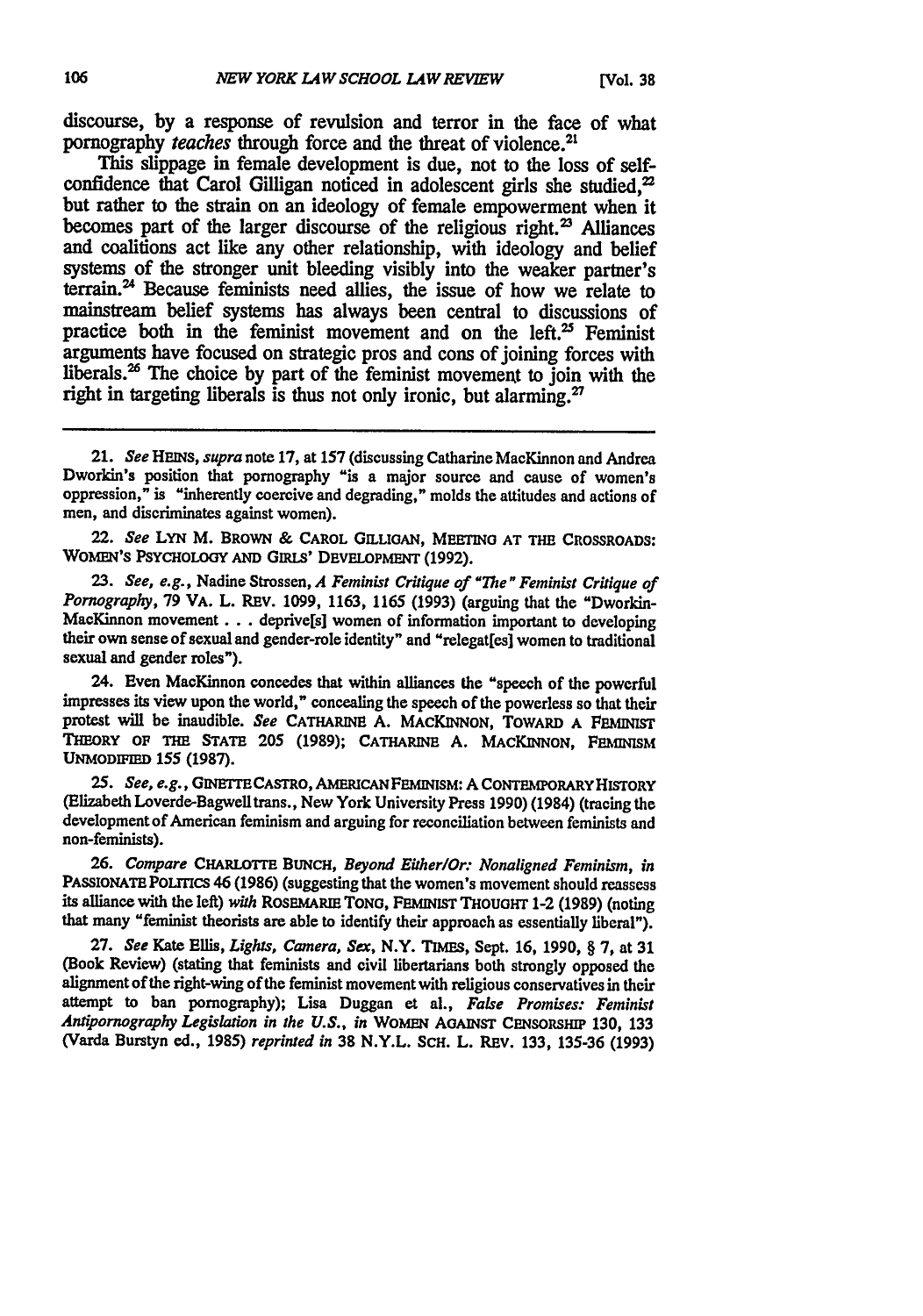So what to do? The religious right is organized and wealthy.<sup>28</sup> The feminist anti-censorship forces are neither. This conference is called "The Sex Panic," and it is tempting to respond to the religious right in kind. When Operation Rescue<sup>29</sup> announced plans to attend the 1992 Democratic Convention in New York,<sup>30</sup> thousands of people were trained in clinic defense in anticipation." We practiced being yelled at **by** Operation Rescue-first yelling back and then standing silently. The point of the exercise was to experience the power of silence, coupled with an almost military discipline. Yet in the heat of the moment, we yelled back. **I** would like to suggest a way to respond to the pro-censorship religious right and its feminist allies that avoids the demonization of our opponents, an avenue of reply that so marred the wonderful work of clinic defense.

(noting the irony "that a feminist position on pornography incorporates most of the myths about sexuality that feminism has struggled to displace").

28. The largest organization of the religious right, the Christian Coalition, for example, has **750** local chapters and an annual budget of **\$8-10** million. *See* Anthony Lewis, *Tax-Exempt Politics?,* N.Y. **TIMES,** Nov. **30,** 1992, at A15; Robert Sullivan, *An Army ofthe Faithful,* N.Y. TIIES, Apr. **25,** 1993, § 6, at 33. *See also* Stephen **J.** Gould, *The Production, Marketing, and Consumption of Sexually Explicit Material in Our Sexually Conflicted Society: A Public Policy Dilemma,* **11 J. PUB.** POL'Y **& MARKETING 135, 139 (1992)** (discussing the conservative anti-pornography movement as a mature social movement with a long history in the United States going back **to** the early **1800s).**

**29.** Operation Rescue, a pro-life organization founded **by** Randall Terry, protests abortion **by** occupying and ransacking abortion clinics. **SUsAN FALUDI, BACKLAsH** 401 **(1991).**

**30.** During the Democratic National Convention in July 1992, Operation Rescue planned **to** attack and disrupt New York abortion clinics. Kevin Sack, *Protester Thrusts Fetus at a Surprised Clinton,* N.Y. **TIMES,** July 15, 1992, at All. At one point a member of Operation Rescue shoved a fetus in a plastic container at Democratic presidential candidate Bill Clinton. *Id.*

31. More than 5000 men and women participated in the New York Clinic Defense Task Force, which was coordinated during the 1992 Democratic convention **by** the Feminist Majority to counter actions against New York abortion clinics planned **by** Operation Rescue supporters. Catherine **S.** Manegold, *No More Nice Girls: In Angry Droves, Radical Feminists Just Want to Have Znpact,* N.Y. TIMEs, July 12, 1992, § 1, at 25, 31.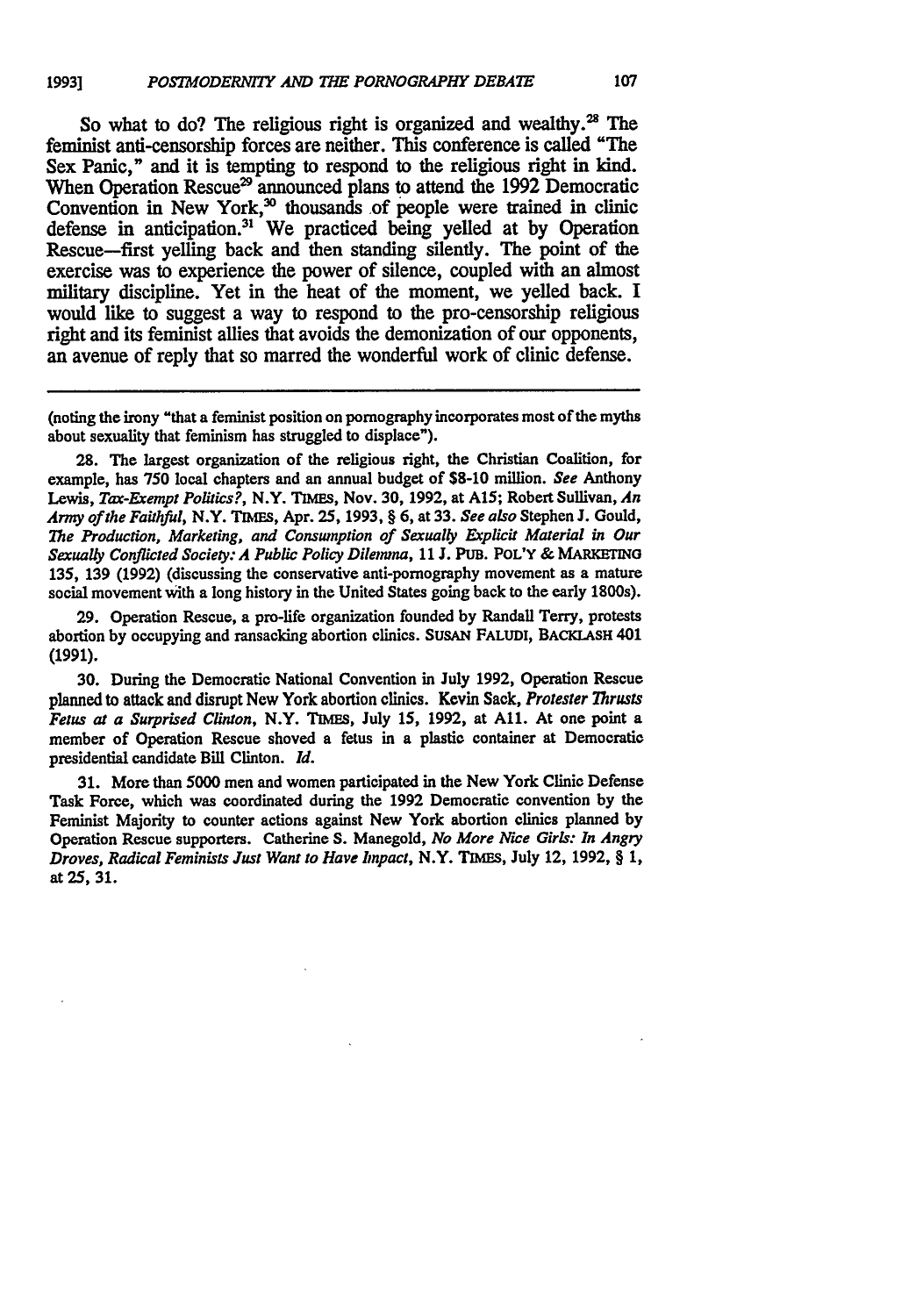One way to view the organized opposition to Judy Blume's novels<sup>32</sup> in school libraries, or the Rainbow Curriculum and its associated schoolbased evils, $33$  is to look at ancient anti-literacy movements. There is a fascinating scene involving writing in a recent Canadian movie, *The Black Robe*<sup>34</sup> The movie features a French priest who becomes a missionary to the Huron Indians to impress his companions with the wonderful opportunities available to them if they convert. While writing in his journal one day, he sees a chance to accomplish his task. When the chief of the tribe asks him what he is doing, he asks the chief to tell him something that he, the missionary, could not know. The chief recounts an event from his past and the missionary writes it down. The missionary shows the transcription to his young French assistant, who has not been part of the conversation, and asks him to read it aloud. As the young man reads, the Hurons believe that magic has occurred. The chief's thoughts have leapt from his mind to the mind of a stranger *invisibly,* or so they think.

One can interpret some of the heat of those who favor "licensing" as a desire to return to a pre-literate culture, where knowledge, it is said, can only be transmitted through face-to-face contact.<sup>35</sup> The Catholic church certainly was more powerful before people began to read,<sup>36</sup> and slave narratives are by no means the only accounts of literacy as a subversive force.<sup>37</sup> Opponents of sex education want to relegate the transmission of knowledge on specific subjects (sex in particular) to a circle called "the

33. The Rainbow Curriculum is a teaching guide prepared and proposed **by** the staff of Joseph Fernandez, former chancellor of the New York City Board of Education, to include sex education in New York City's public schools' curricula. *See* Sam Dillon, *New York Fight Shifts to Elections for Local School Boards,* N.Y. TIMEs, Feb. 17, 1993, at **Al, A13.**

34. THE **BLACK** ROBE (Vidmark Entertainment 1991).

*35. See* Arber, *supra* note 11, at 4-5 (explaining that because ministers feared losing their power, they sought to stop the spread of the printing press).

**36.** *See id.* at **5.**

**37.** *See id.*

**<sup>32.</sup>** Many parents, librarians, book reviewers, and conservative groups have fought for removal of novels written **by** Judy Blume, including *Blubber,* challenged because of its "obscene" language, and *Forever,* challenged because parents believed it provided students with too much information about sex. *See* Betsy Brown, *Reading Banned Books,* N.Y. **TnIM, Sept.** 20, 1987, § I1WC, at3; Karen **C.** Krause, *'Forever'Isn't TooLong; It's Too Steamy,* **Cm.** TRm., Mar. 1, 1993, § NW, at *1. See also* Judy Blume, **Is** *Puberty a Dirty Word?,* **38** N.Y.L. ScH. L. REv. 37 (1993).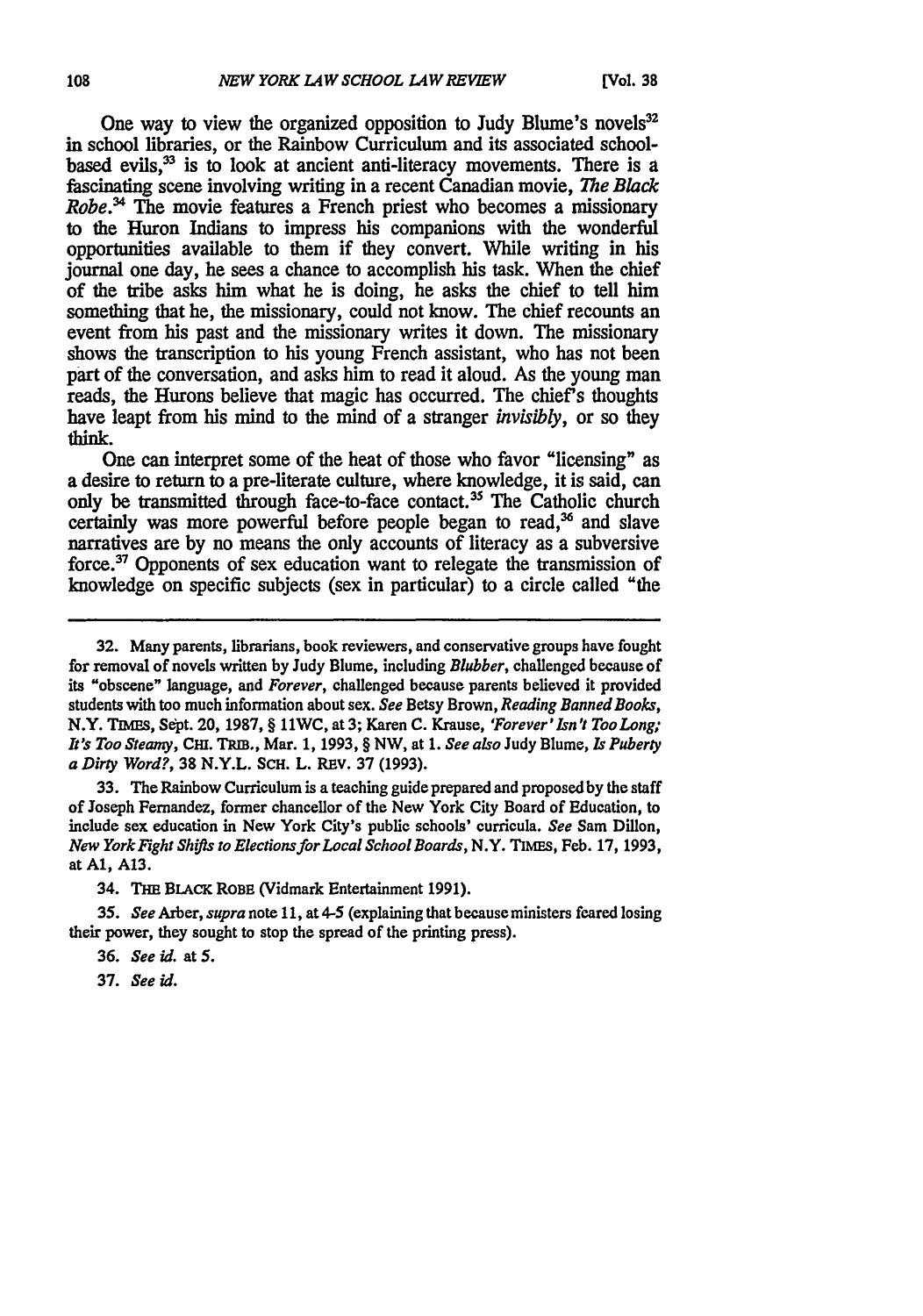family."<sup>38</sup> What keeps the family together is its power to delimit this transmission of face-to-face knowledge,<sup>39</sup> and those who seek to take that power away are destroying the family.<sup>40</sup> Of course, limiting knowledge in this way is impossible, even by regulating, as one might, television and other sources of information.<sup>41</sup> Progressive parents try to regulate violence, while conservative parents focus on sexuality. Progressive parents forced *Little Black Sambo*<sup>42</sup> out of circulation;<sup>43</sup> conservatives have other targets.<sup>44</sup>

Despite numerous studies supporting either side of the argument over media input and its effects, we neither know how to track ideas that leap from mind to mind,<sup>45</sup> nor do we know what percentage of these ideas

**38.** *See, e.g.,* Nomi M. Stolzenberg, *"He Drew a Circle that Shut Me Oa"." Assimilation, Indoctrination, and the Paradox of a Liberal Education,* 106 **HARV.** L. REV. 581,583, 614 (1993) (noting that many fundamentalists argue that teaching diverse viewpoints threatens the survival of their culture and families' ability to teach children values).

**39.** *See id.* at **588** (citing Mozert v. Hawkins County Bd. of Educ., **827 F.2d** 1058 (6th Cir. 1987), *cert. denied,* 484 **U.S.** 1966 (1988), in which seven fundamentalist families alleged a violation of their free exercise of religion 'when the school system exposed their children to ways of life contrary to that of their parents).

40. *See id.*

41. See generally FURIO COLOMBO, GOD IN AMERICA: RELIGION AND POLITICS IN **THE UNnTED STATES 68-70** (Kristin Jarratt trans., 1984) (discussing the desire of many fundamentalists to regulate education and children's television viewing).

42. **HELEN BANNEimAN, LrTTLE BLACK SAMBO** (Platt & Munk Publishers **1972) (1898).**

43. In one such instance, *Little Black Swnbo* was removed from the open shelves of the Lincoln, Nebraska, school system in 1964 after complaints about its inherent racism. *See* **JONATHON GREEN, THE ENCYCLOPEDIA OF CENSORSHIP 173 (1990).** For an argument that *Little Black Sanbo* is not racist, see Lloyd R. Cohen, *A Different Black Voice in Legal Scholarship, 37 N.Y.L. SCH. L. REV. 301, 316-20 (1991).* 

44. Among the books conservative groups have fought to remove from school classrooms and libraries are J.D. Salinger's *The Catcher in the Rye* and John Steinbeck's *Of Mice and Men* because of their profanity, and William Shakespeare's *Romeo and Juliet* because of its sexual content. *See* Michael Reynolds, *Censors Stepping Up Drive on Witchcraft,* L.A. **TIMES,** Dec. 2, 1990, at **A10;** Keith B. Richburg, *Censorship of Textbooks Increased Last Year, Group Reports,* **WASH.** POST, Aug. **15, 1985, at A13.**

45. There have been at least 2500 studies worldwide on the link between violence and the mass media. Some studies have found that increased aggressiveness results from exposure to violence in the media, while others have found no causal link; still others indicate that aggressivenessactually declined after such exposure. Jonathan L. Freedman, *Effect of Television Violence on Aggressiveness,* 96 **PSYCHOL. BULL. 227, 229,** 243 (1984). *See generally* Frederick Schauer, *Causation Theory and the Causes of Social Volence,* 1987 **AM.** B. FOUND. **RES.** J. 737 (cautioning that confusion is bound to **arise**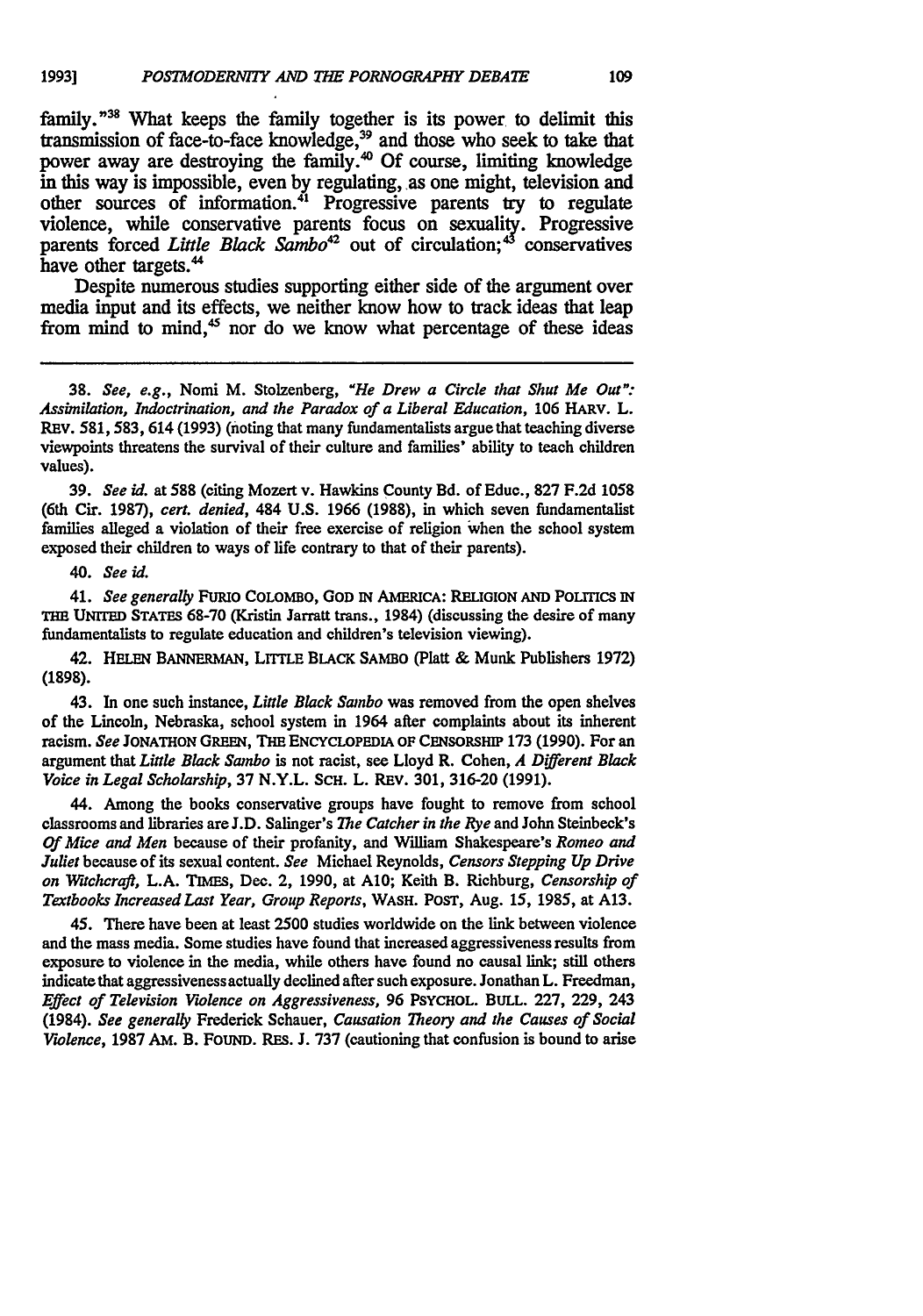come from face-to-face interactions as opposed to more impersonal media.<sup>46</sup> We do not even know how input relates to output in face-to-face interactions. $47$  As adults, we know that we picked up ideas and beliefs from our parents that our parents had no idea they were transmitting, and we should also know that our children are *learning* things from us that we do not realize we are *teaching* them.'" We are **all** concerned **by** violence. Although nothing in my experience or reading convinces me that violence is engendered by visual or written media,<sup>49</sup> I am persuaded that it is engendered by cruelty and pain.<sup>50</sup> This brings me back to Milton. For while we can heal pain and try to prevent cruelty, we cannot regulate these perils out of existence. To do so, we would have to "regulat all recreations and pastimes, [and] all that is delightfull to man<sup> $n51$ </sup> in order to ensure that pain does not sneak across the line that society has drawn to insulate happiness from hurt.

Yet, even Milton argued that some regulation was necessary, and I suspect that most of us in this room agree. More speech rather than less speech is a good rule of thumb, but sometimes we may want different speech-replacing one billboard or poster with another, removing a *Tilted*

47. See, *e.g.,* Peter Bryant, *Parents, Children, and Cognitive Development, in* **SOCIAL RELATIONSHIPS AND COGNITIVE DEVELOPMENT 239** (Robert **A.** Hinde et **al.** eds., **1985)** (noting that it is "when one tries empirically to establish that there is a definite link between these two things—the interactions between parent and child and that child's intellectual development—that one begins to see what the difficulties are").

48. *See id.* (explaining that there are "things that parents do together with their child which in the long run have a far-reaching effect on the child's understanding of his environment, and yet are done not to foster the child's intellectual growth"); *see also* Renzo Vianello **&** Maria L. Main, *Children's Understanding ofDeath,* 46 **EARLY** *CHILD* **DEv. & CARE 97, 100** (1989) (finding that children as young as three can understand the concept of death **by** observing their parents, without the benefit of their parents' explanation).

49. *See generally* **UNDERSTANDING AND PREVENTING VIOLENCE** at x, xi (Albert **J.** Reiss, Jr. **&** Jeffrey **A.** Roth eds., **1993)** (stating that studies concerning the role of mass media in causing violent behavior report conflicting evidence and findings of little, if any, impact).

*50. See generally* Carol Howard, *A Background ofAnger,* **PSYCHOL. TODAY,** Sept. **1985,** at **16, 17** (describing a study that found that children who were exposed to angry exchanges **by** adults later displayed aggressive behavior).

*51. Areopagitica, supra* note 2, at *50.*

from any attempt to determine the link between exposure to pornographic materials and sexual violence).

*<sup>46.</sup>* See generally Judith Becker **&** Robert M. Stein, **Is** *Sexual Erotica Associated Wah* Sexual Deviance in *Adolescent Males?,* **14 INT'L J.L. & PSYCHIATRY 85 (1991)** (indicating that sociologists have not conclusively determined whether sexual deviance is caused **by** exposure to pornography or in-person experiences).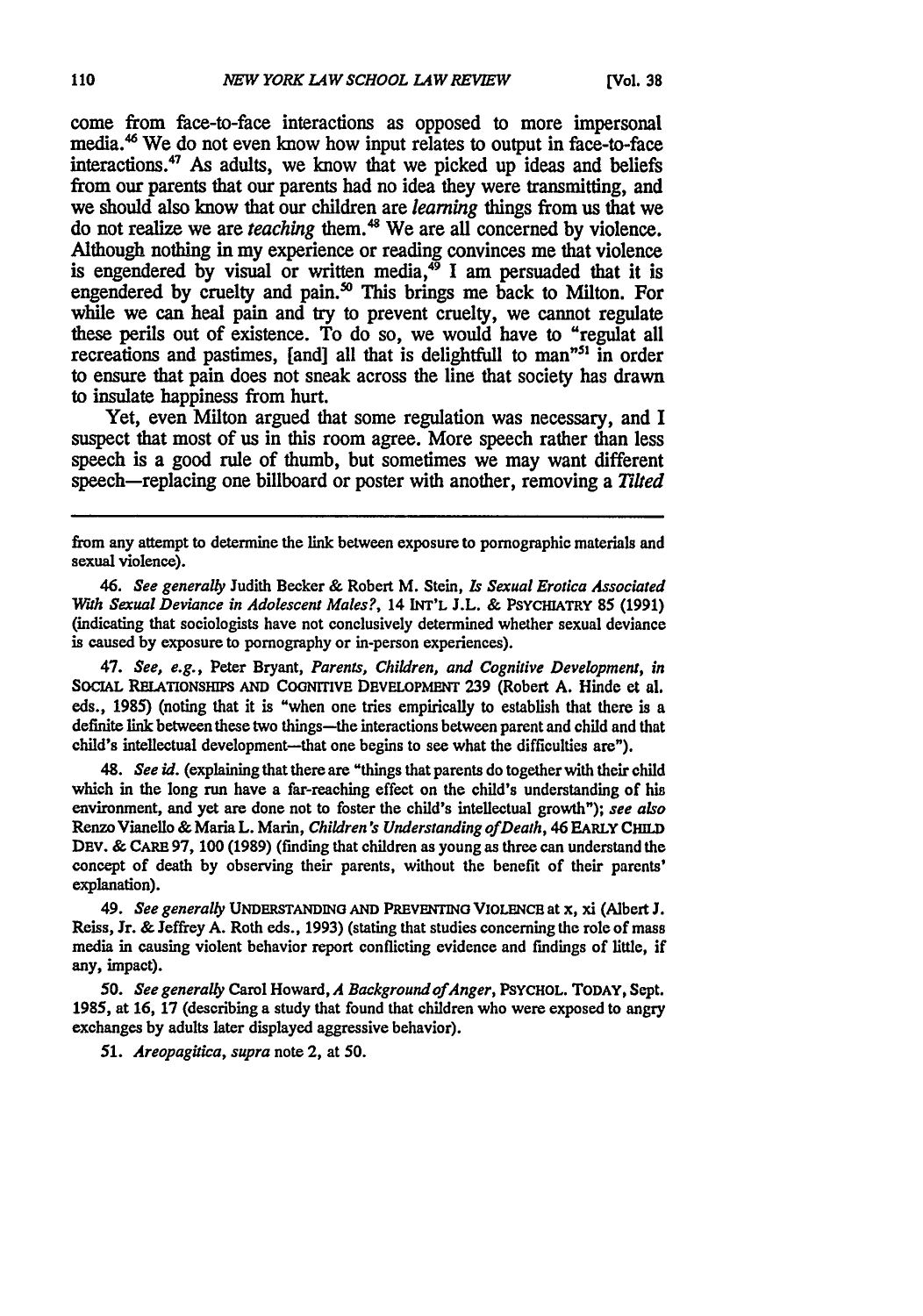*Arc.52* After all, a general opposition to censorship does not inhibit one from working with others to alter the public environment. We want *less* censorship; we draw the line, **I** suspect, at racist and sexist texts. The difference between us and our opponents, however, is much less manageable. Our opponents in this battle for hearts and minds feel solid ground under their feet. They claim to know the truth, the only truth. Our vision, on the other hand, has an equally sturdy foundation in our respect for differences. We believe it cannot be any other way.

We cannot fight in the usual way; we cannot reconstitute our **claims** on the solid ground of our opponents. We need a model for political action that allows us to use plural truths that are situated and unstable rather **than** eternal and transcendent. I do not have a blueprint for this model. In my *tai chi* classes, however, which I have been taking ever since I watched Bill Moyers' programs on healing and the mind,<sup>53</sup> I have been investigating the possibility of unbalancing one's opponent without force or resistance **by** turning the strength of an opponent, who looks superior, against (him or) her. **I** have also noticed how our new president, Bill Clinton, never seems to lose his balance. In Eastern martial arts, nonresistance is not the same as sitting still. Apparently, it requires years of training.

Quite recently, I realized the extent to which I had moved away from the only way I had known, for most of my life, to think about politics. I was watching the hearings on the mass deaths at Waco<sup>54</sup> and listening to Representative John Conyers, Jr., one of the few consistent black faces in Congress over the years and a speaker in the mid-1970s at the first

*53.* Bill Moyers hosted a five-part television series in the spring of **1993,** *Healing and the Mind* (PBS television broadcast, spring **1993).** The series dealt with the relationship between the human mind and illness, and explored alternative treatments **to** many medical maladies. *See also* **BILL** MoYERs, HEALING **AND** THE MIND (Betty S. Flowers **&** David Grubin eds., **1993);** *Mind Over Malady, TIME,* Mar. **1, 1993,** at 44.

54. In February **1993,** federal agents attempted **to** execute a search warrant on a Texas compound belonging to a religious sect known as the Branch Davidians. *See* Sam H. Verhovek, *Scores Die as Cult Compound is Set Afire After F.B.iL Sends in Tanks With Tear Gas,* N.Y. **TIMES,** Apr. 20, **1993,** at **Al, A20.** Four agents were killed in the raid, and a 51-day siege of the compound began. On April **19,** the Federal Bureau of Investigation assaulted the compound. In response, members set the compound on fire, causing **86** members of the group to perish. The episode was heavily criticized **by** those who felt that the government had been too quick to abandon negotiations and too eager **to** use force. *See id.*

**<sup>52.</sup>** *Tilted Arc* was a 77-ton, 120-foot-long steel sculpture that was **highly** criticized following its **1981** erection in Federal Plaza in lower Manhattan. After a lengthy court battle, the sculpture was removed because it was viewed **by** many of the workers and residents of the area as an aesthetically unpleasing eyesore. *See* David W. Dunlap, *Moving Day* Arrives for Disputed Sculpture, N.Y. **TIMES,** Mar. **11, 1989,** at **29.**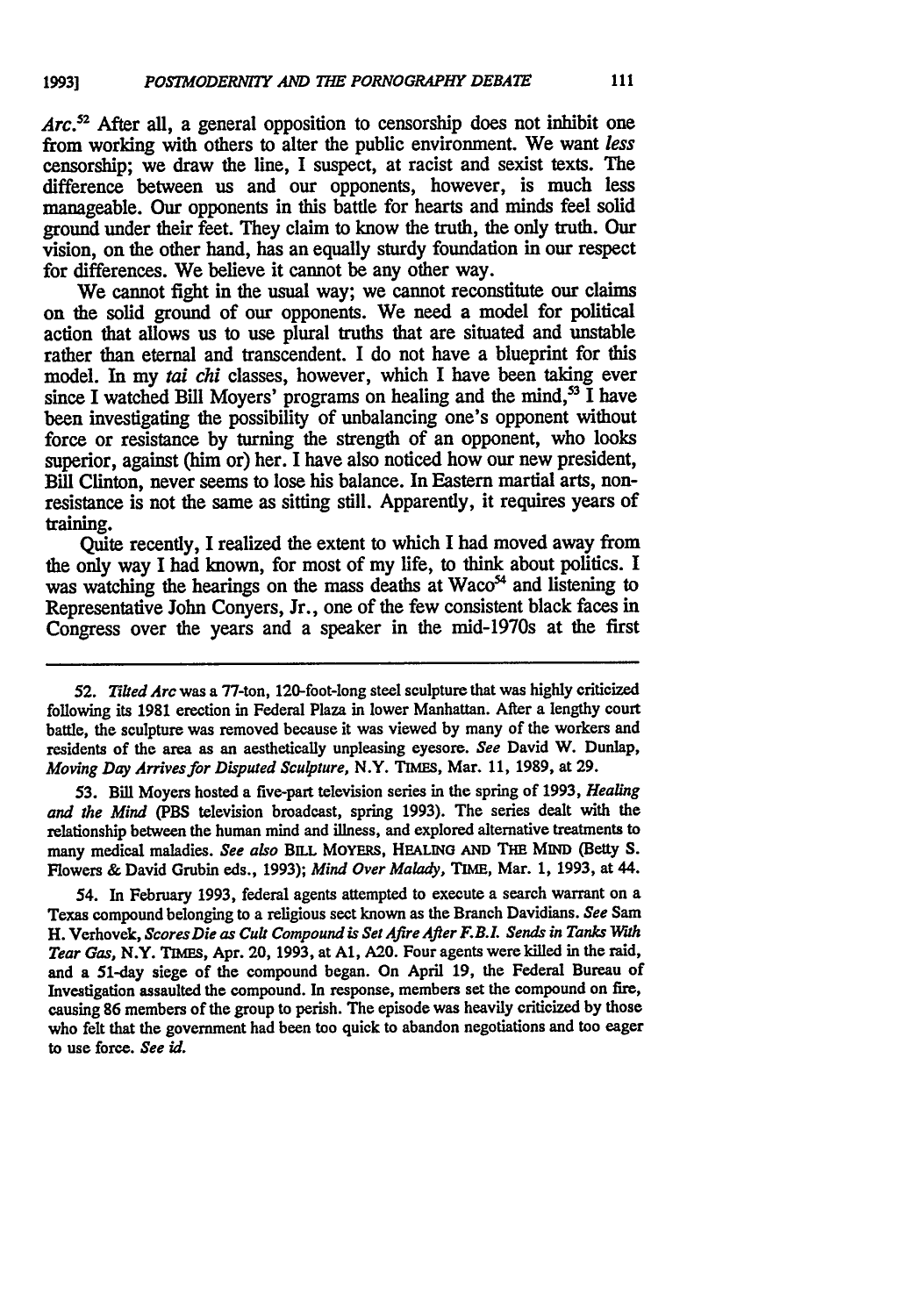graduation of Livingston College-a pocket of radical pedagogy where I had been hired *because* I was on the left, or, in other words, a political ally. Conyers let Attorney General Janet Reno have it, calling the FBI operation "a disgrace,"55 telling her she had done the right thing **by** offering to resign, and announcing righteously that he was one member of Congress who would not "rationalize the death of two dozen children."<sup>56</sup> What startled me was the extent to which **I** would have agreed with his mode of operation twenty years ago—the FBI was the domestic arm of the American empire and killing a few of them was a harbinger of what my friends and I were looking forward to: the revolution.

Janet Reno did not say everything **I** would have wanted her to say. But she admitted on television, in front of politicians looking to gain points **by** being hostile, that she had acted without knowing everything, and may discover, upon learning more, that she should have acted otherwise.<sup>57</sup> She defended her choice and the beliefs that led her to act the way she did.<sup>58</sup> Unlike President Bush when he sent troops into the Gulf War,<sup>59</sup> she did not speak as if her truth was *the truth*, case closed, or as if people who disagreed with her lacked virtue or patriotism. In comparison to Ed Meese, $60$  or to any other Attorney General I can think of, one has to say that, although it is not the difference between night and day, something *is* happening here. I will call it a new political paradigm, and say that **I** see it as a source of hope for us as we look toward the long battle ahead, a battle not so much between censorship and its absolute

*55. Events Surrounding the Branch* Davidian Cult Standoff **in** *Waco, Texas: Hearings Before the House Judiciary Committee, 103d Cong., 1st Sess. (1993) (statement* of Representative John Conyers, Jr.).

*56. Id.*

*57. See* Nancy Gibbs, *Paths to the Inferno,* **TIME,** May **3, 1993,** at **39,** 41.

*58. See* Stephen Labaton, *Bentsen Signals Official's Ouster Over Initial Raid on Cult in Texas,* N.Y. **TIMES,** Apr. **29,** 1993, at **Al, A1S** (noting that Reno defended her actions in light of the four federal agents who were killed in the original assault).

59. In his State of the Union message of February 1991, just prior to the beginning of ground warfare against Iraq, President Bush described Operation Desert Storm as morally correct, and cast the battle as one of good against evil. *See* John Dart, *Episcopalian Bush Opens Religious Counteroffensive For a 'Just War',* L.A. **TIMES,** Feb. 2, 1991, at F16.

60. Edwin Meese generated considerable controversy during his brief tenure as Attorney General under President Ronald Reagan. *See* CORNELL W. **CLAYTON,** THE PoLiTrcs OF **JUSTICE:** Tim ArToRNEY **GENERAL AND THE MAKINO** OF **LEIGAL** POLICY 6, 154, 155 **(1992).** Under his leadership, the Justice Department refused to prosecute cases that came under statutes which Meese opposed, and Meese's attacks on the Supreme Court were so vehement that several justices responded to his criticisms in public. *See generally id.*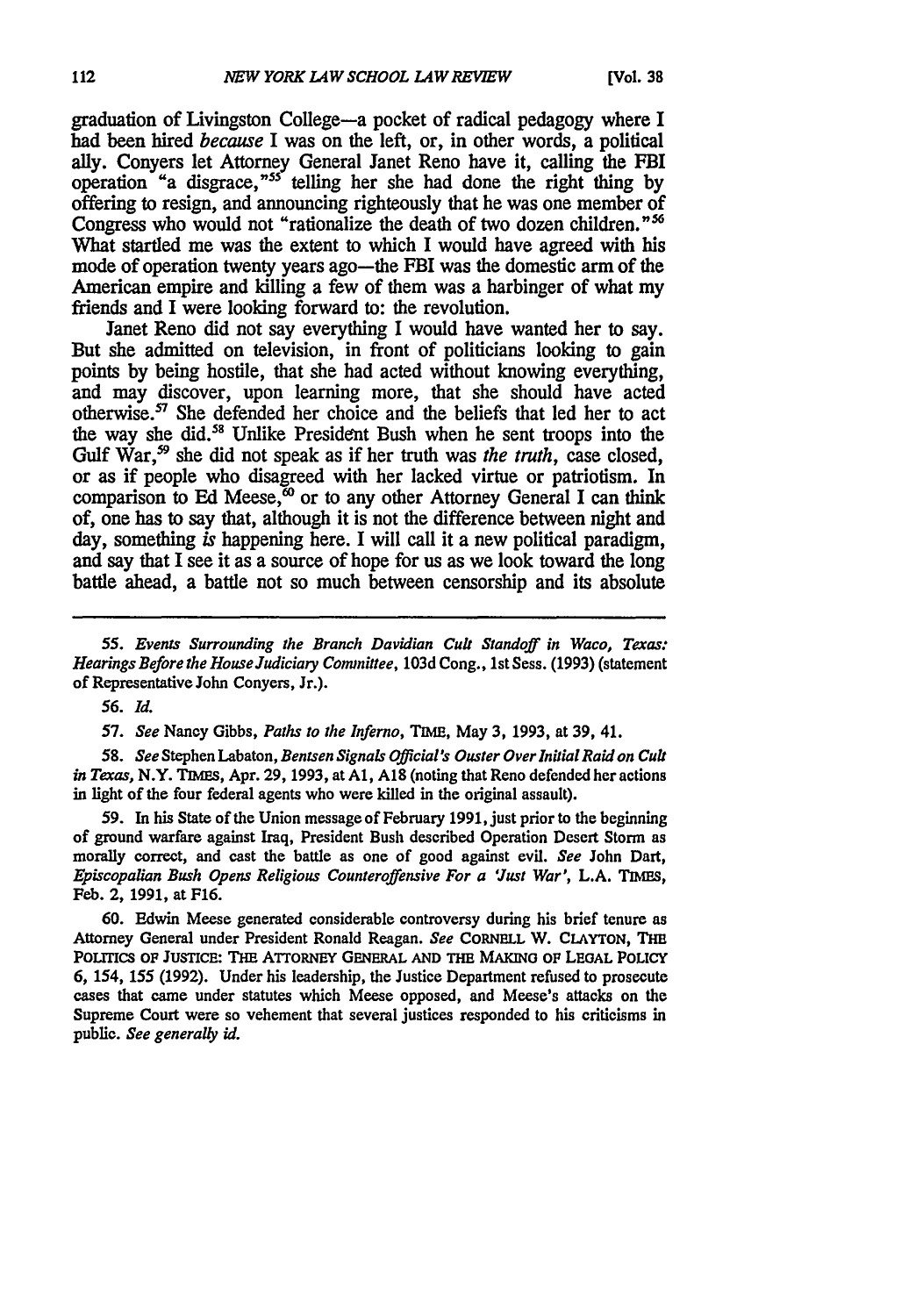opposite, but between our social agendas and those we do not want to live under.

 $\bar{\gamma}$